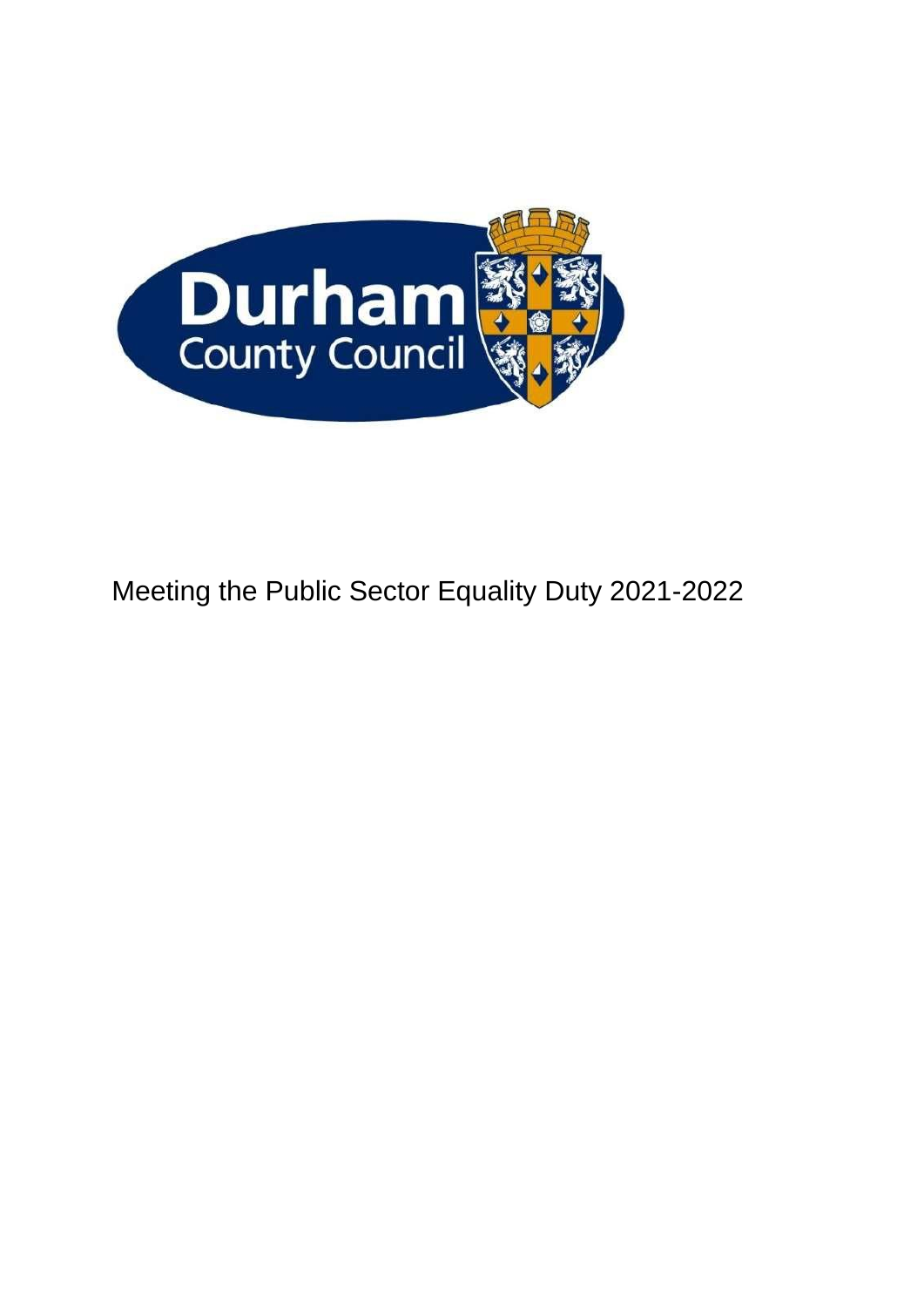# **Contents**

- 1. Introduction
- 2. Legal framework
- 3. County Durham at a glance
- 4. Our equality objectives 2020-2024
- 5. Progress against our equality objectives
- 6. How we have met the Public Sector Equality Duty in service delivery:
	- 6.1 Covid response
	- 6.2 Equality impact assessments
	- 6.3 Groups we engage with to shape service delivery
	- 6.4 Inclusive consultation and use of feedback
	- 6.5 Employability services
- 7. Workforce Equality Data
	- 7.1 Workforce equality profile data
	- 7.2 Impact of Covid on employees
	- 7.3 Employee Networks
	- 7.4 Gender pay gap

Contact details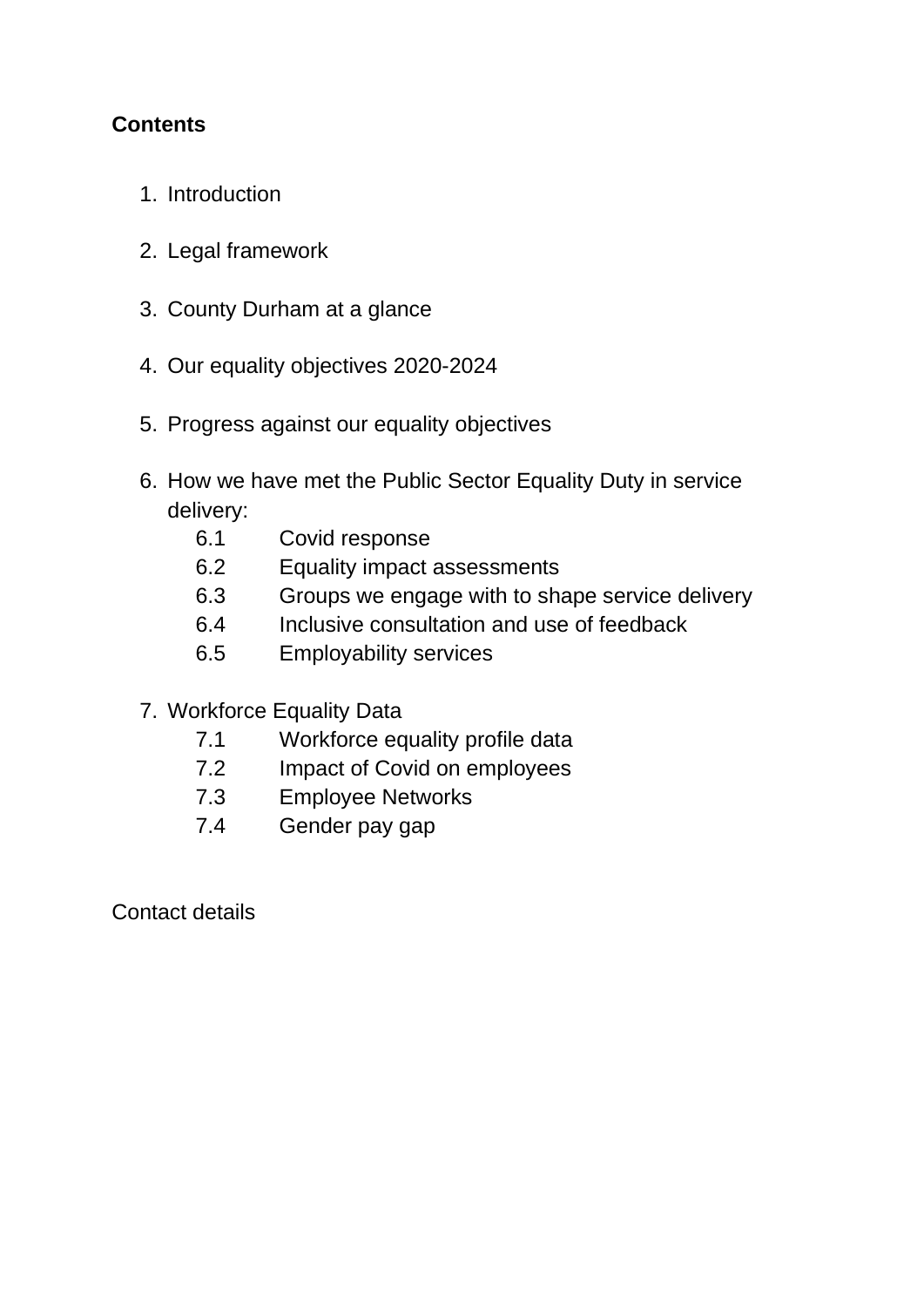# **1. Introduction**

Equality and inclusion are at the heart of Durham County Council's vision and core values. We recognise that inequality continues to affect different people and communities in different ways. We are committed to creating and sustaining a modern and supportive working environment for our employees and tackling the inequalities, prejudice and discrimination affecting the diverse communities which we serve.

This publication outlines Durham County Council's approach to delivering equality and inclusion in our services and as a large public sector employer. It outlines the legal framework for equality and provides an overview of the progress we are making against our equality objectives, how we ensure equality and inclusion in service provision and an analysis of our workforce equality data.

# **2. Legal framework**

The Equality Act 2010 brought together a number of existing laws making it a more streamlined piece of legislation. It sets out the personal characteristics that are protected by the law and behaviour that is unlawful. The nine protected characteristics under the Act are:

- Age
- Disability
- Gender reassignment
- Marriage and civil partnership
- Pregnancy and maternity
- Race
- Religion or belief
- Sex
- Sexual orientation

As a local authority we are subject to the Public Sector Equality Duty (PSED) as set out in the Act to:

- Eliminate unlawful discrimination, harassment and victimisation and other conduct prohibited by the Equality Act;
- Advance equality of opportunity between people who share a protected characteristic and those who do not;
- Foster good relations between people who share a protected characteristic and those who do not.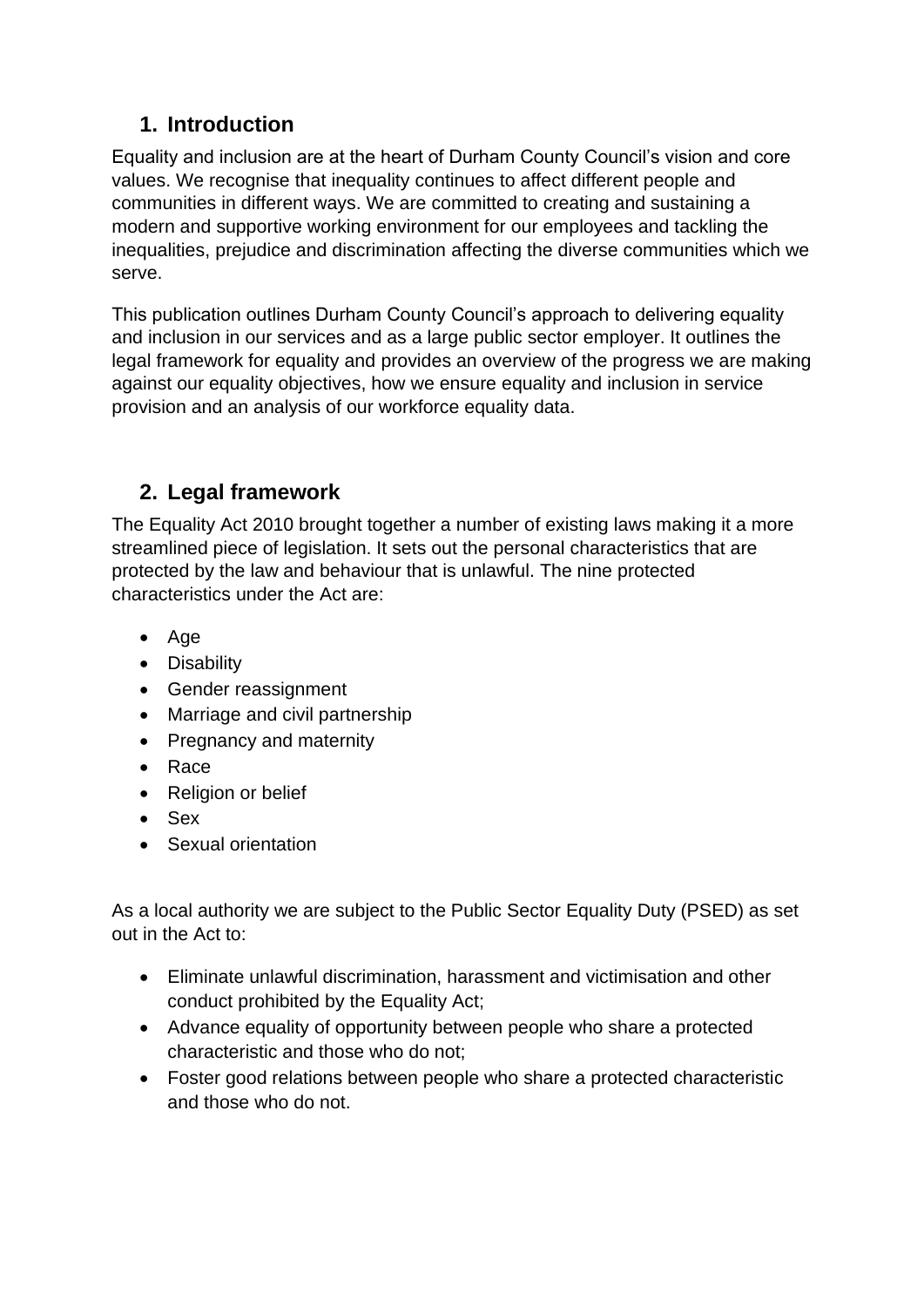We are also covered by the specific duties contained in the Act which mean that we must:

- Publish information to demonstrate how we are complying with the Public Sector Equality Duty, and
- Prepare and publish equality objectives (at least every four years).

This document is published in support of our specific duties and provides equality information in relation to the way we provide services, employ people and make decisions. Collecting, using and publishing our equality information helps us to identify and understand key equality issues for our organisation and demonstrate to the public how we are performing and what we are achieving in terms of equality and inclusion. Setting equality objectives which are specific and measurable helps us to better perform the public sector equality duty and focus attention on priority equality issues identified during public consultation that affect our communities and/or staff.

# **3. County Durham population data at a glance**

Here are some key facts on County Durham taken from Durham Insight which is a website providing information, data and research about the county.<sup>1</sup> Data is based on 2020 sub-national ONS population estimates and projections and/or 2011 Census. First results from 2021 Census will be released in sages from May 2022.

- 533,000 people live in the county the highest population of any council area in the North East region
- 1 in 5 are aged 0-17 years, that's over 100,000
- 1 in 5 are aged 65 years and over, a 36.5% increase since 2001
- 3 in 5 are aged between 18 and 64, a 4% increase since 2001
- Between now and 2043 the number of people aged over 65 is likely to increase by 34.3% and people over 85 increase by 86.4%
- 2% of the population are minority ethnic (Census 2011)
- Just over 23% of the County's population day-to-day activities are restricted which provides an indication of levels of disability. Restriction in day-to-day activity is around 18% for the working age population which is high compared to other parts of England (Census 2011)
- Although accurate numbers are not reflected in census data there is a large Gypsy, Roma and Traveller community resident in the county
- There are over 240,000 households in the county with 2 in 5 in rural areas
- The county covers an area of 862 square miles

<sup>1</sup> <https://www.durhaminsight.info/keys-facts/>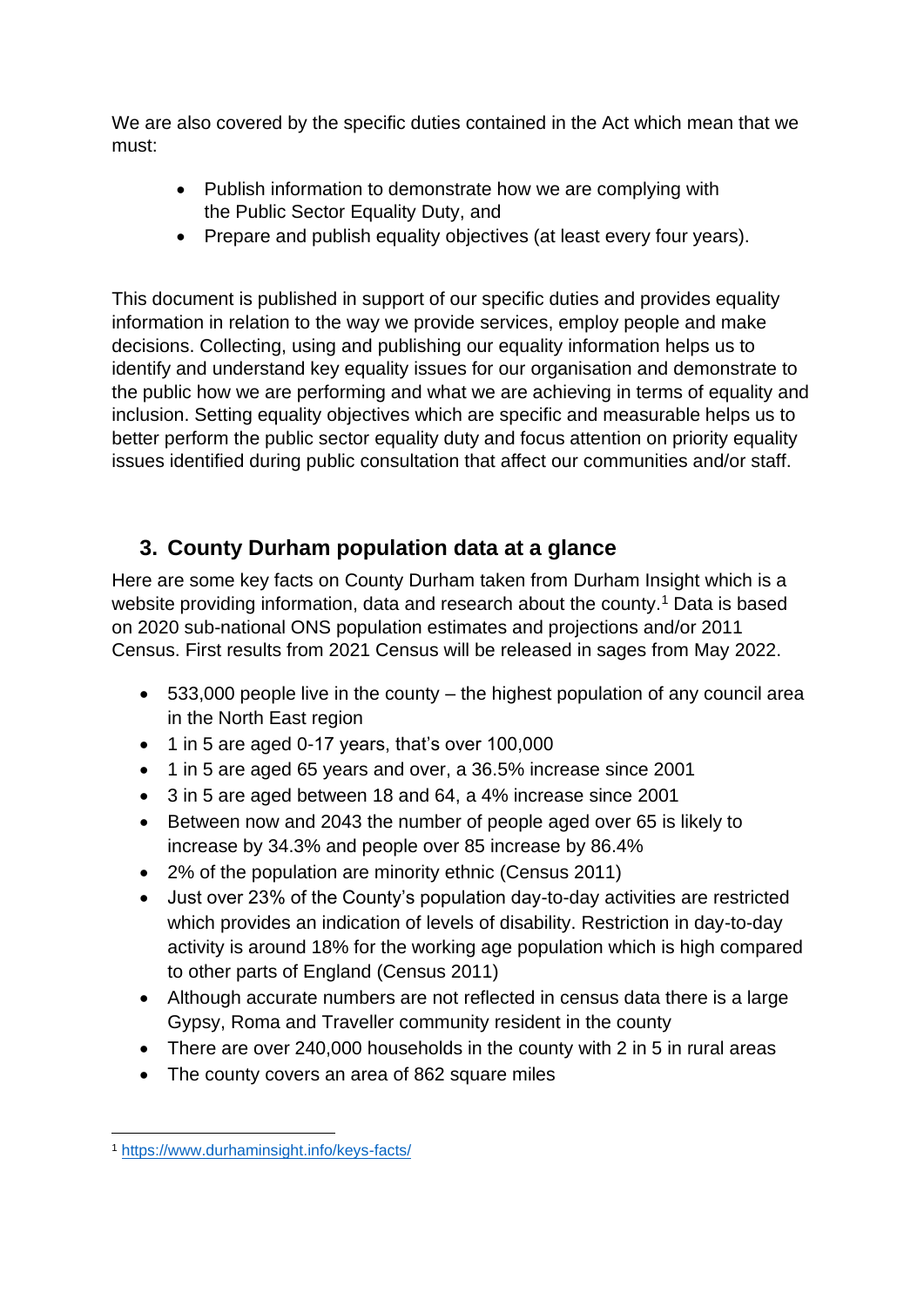- There are 11 major centres with a population of over 6,000 people: Barnard Castle, Bishop Auckland, Chester-le-Street, Consett, Crook, Durham City, Newton Aycliffe, Peterlee, Seaham, Spennymoor and Stanley
- 71.3% of working age (16-64 years) population are in employment
- 1 in 3 people are employed in public administration, health and education
- There are a high proportion of children and young people with special educational needs, currently over 13,000 school aged children and young and people across the county.

# **4. Our Equality Objectives 2020-2024**

Our equality objectives for 2020-2024 were identified as part of extensive consultation with a wide range of stakeholders and general public for a shared vision for the county. One key area of feedback highlighted the issues and barriers our disabled residents faced in securing employment and this has provided a key area of focus for our current equality objectives. Aligning with this consultation feedback, means that our objectives support the 2035 vision that 'County Durham is a place where there are more and better jobs, people live long and independent lives and our communities are well connected and supportive of each other'.

Our equality objectives are included as part of our Equality Policy 2020<sup>2</sup> and are embedded in the current council plan and planning framework which also includes a fourth ambition to be an excellent council.

Our equality objectives for 2020-2024 are:

- **We will improve employment opportunities for disabled people**
	- $\circ$  As a Disability Confident Leader, we will improve recruitment and retention rates of disabled people within the council and work with businesses locally to improve disability employment rates countywide and through our approach to procurement.
- **We will build inclusive communities** 
	- o To connect our communities and improve levels of tolerance and integration for our diverse communities we will support better partnership working on equality. This work will support a series of events that foster good relations between groups.
- **We will build an inclusive and welcoming employee culture**
	- o Through our transformation programme we will become a more inclusive organisation by improving our staff engagement through the development of staff networks and improving how we collect, monitor, analyse and utilise staff diversity data.

<sup>2</sup> [https://www.durham.gov.uk/media/1001/Equality-Policy-](https://www.durham.gov.uk/media/1001/Equality-Policy-2020/pdf/EqualityPolicy2020.pdf?m=637484033808470000)

[<sup>2020/</sup>pdf/EqualityPolicy2020.pdf?m=637484033808470000](https://www.durham.gov.uk/media/1001/Equality-Policy-2020/pdf/EqualityPolicy2020.pdf?m=637484033808470000)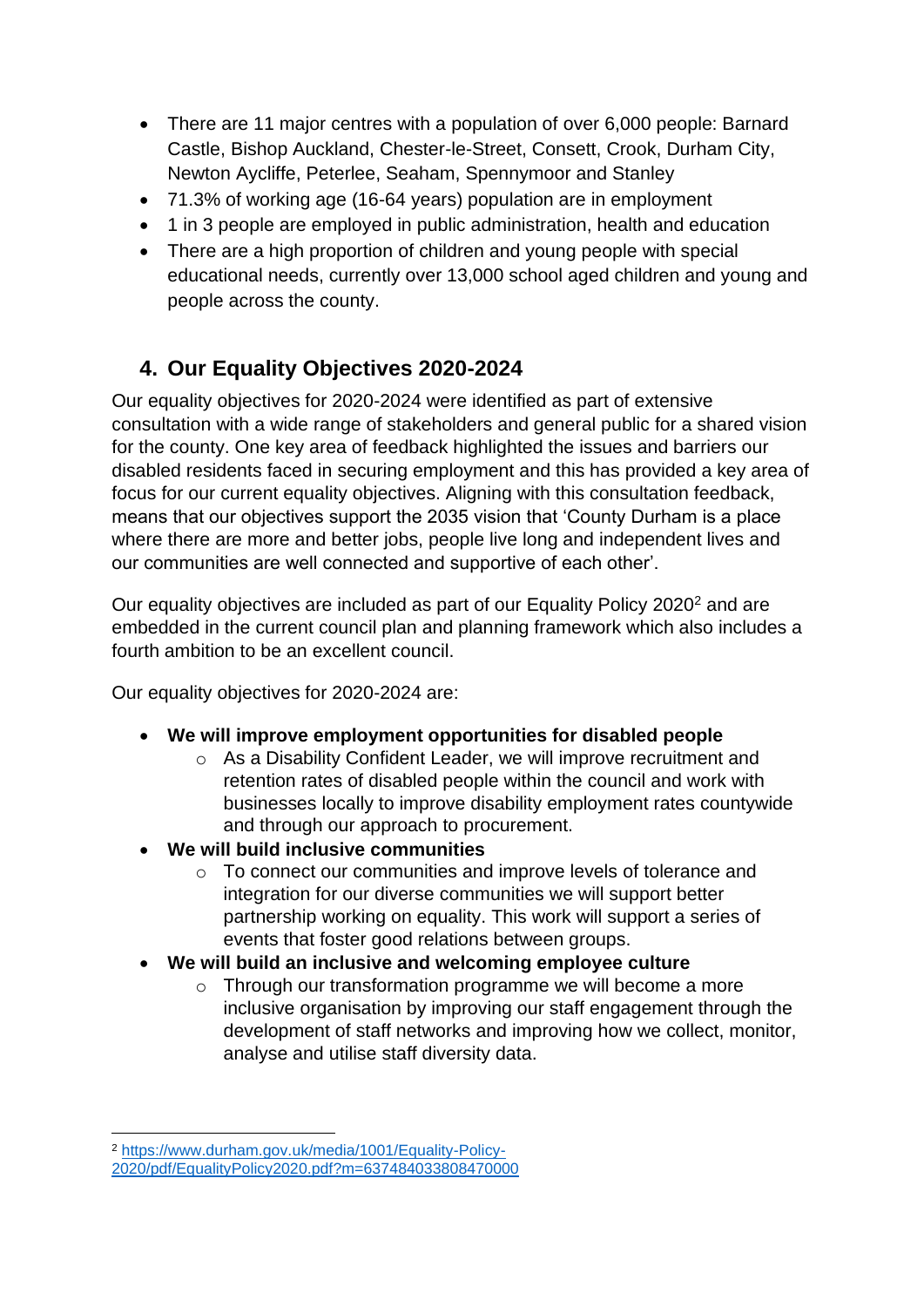# **5. Progress against our equality objectives**

This section provides an overview of the progress we have made against our new equality objectives during 2021/22 including our planned areas of focus and action going forward. More detailed data analysis on specific topics is included in sections six (service delivery), and seven (workforce equality data) of this report.

## *We will improve employment opportunities for disabled people*

We achieved Disability Confident<sup>3</sup> Leader status in December 2019. As a leader organisation we focus not only internally in improving the recruitment and retention of council employees with disabilities, but also externally in how we work with local businesses and through our approach to procurement.

Our key achievements 2021-22 include:

- Our employability services<sup>4</sup> engage with local employers to improve the level of inclusion and support provided to the working age population across the county and encourage more local employers to become Disability Confident signposting to DWP who provide the necessary support for organisations.
- Launch of the new Durham Enable service in which a team of job coaches provide intensive support for disabled people across the County, referred to the service, to secure employment. (Further data on this and other employability programmes<sup>5</sup> who work closely with local employers, is provided in the service delivery section below)
- Utilisation of in-house employability services and programmes such as Durham Works<sup>6</sup> and Durham Enable to help the council actively attract and recruit people with disabilities into council job vacancies.
- Improved information on the Jobs North East webpage, where all of our job vacancies are advertised, to encourage applicants with disabilities to apply.
- Growth of our disability and allies' staff network which provides additional support for disabled staff and acts as a reference group for policy development and service improvement.
- Programme of disability awareness training sessions open to all staff, in particular to raise awareness of the types of support required by staff with particular conditions to ensure they are included in the workplace and can carry out their roles to the full. These include dyslexia awareness, autism awareness, mental health, making reasonable adjustments and how employees apply for Access to Work funding.
- The council's new procurement strategy includes an action to utilise award criteria in support of disability confident employers which encourages employers with a good track record in disability employment to bid for contracts.

<sup>3</sup> <https://disabilityconfident.campaign.gov.uk/>

<sup>4</sup> <https://www.durham.gov.uk/employability>

<sup>5</sup> <https://www.durham.gov.uk/employability>

<sup>6</sup> <https://durhamworks.info/>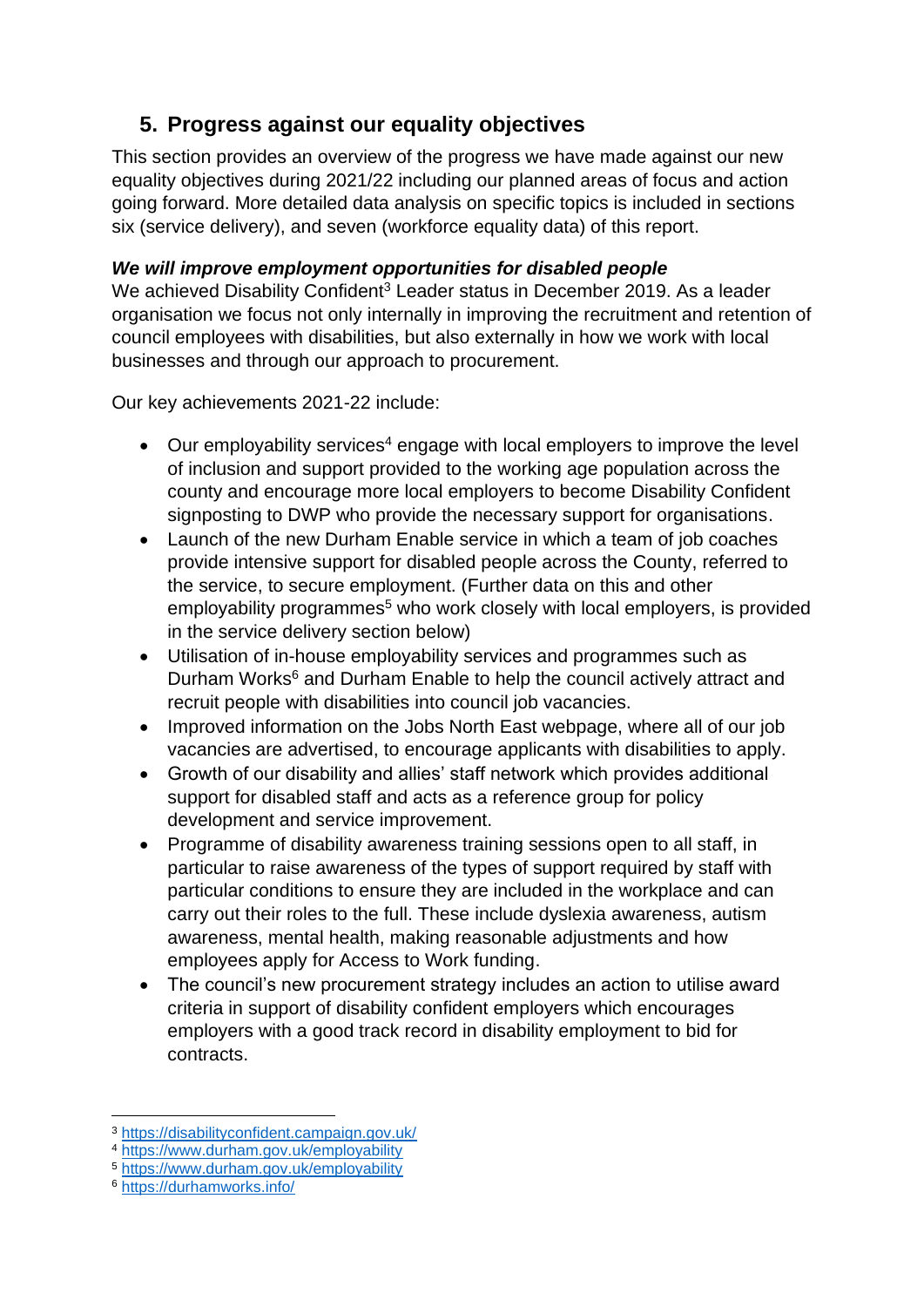• Improvements made to the way we record staff disability data will allow us to carry out better data analysis going forward.

Going forward we will work with partner organisations across the region who advertise vacancies on Jobs North east to develop a more joined up approach to recruitment and selection to ensure we recruit diverse workforces. We will better analyse our recruitment and selection data to develop further proactive approaches to attracting and welcoming a diverse workforce.

## *We will build inclusive communities*

Our programme of events underpins positive community relations, whether equality focussed or wider events that optimise opportunities to advance equality. The pandemic has impacted on the way we deliver events, also several events unfortunately have had to be cancelled for 2021.

Events for 2021-22 included:

- **International Women's Day**, 8 March, was marked with a social media campaign to promote the council as a great employer for women, in particular, in roles such as engineering and senior management. This was aimed to break gender stereotypes and inspire more women to apply for council vacancies, in particular, 'non-traditional' roles.
- **Durham Pride UK<sup>7</sup> took place on 29 August 2021. The council recognises** the importance of Pride as an inclusive and celebratory event for our lgbt+ community and provides ongoing support terms of event planning, promotion and financial contribution, also support through political leadership. The council's lgbt+ employee network supports Pride and links will be furthered strengthened going forward. The 2021 event was extremely successful in the circumstances given that it was not possible to hold a parade through the city. It was fully ticketed for the first time to allow it to be covid safe with 2500 tickets sold. This proved very successful and will be taken forward, keeping ticket prices low and offering concessions to remain inclusive, as there was no resistance from attendees and it made the event management much smoother with very positive feedback being received that it was clear those who attended wanted to be there and were there for the right reasons. The feedback from all services involved has been extremely positive and next years' Pride is planned to be a much larger event with a parade while incorporating the new safety and hygiene measures adopted in 2021.
- **Remembering Srebrenica**, 11 July, was marked in recognition of the Bosnian genocide 1995, the worst atrocity to take place on European soil since World War II. The Srebrenica Remembrance flag was flown at County Hall and a press release was issued from the Cabinet member for social inclusion. Events such as this also raise awareness of importance of community cohesion and tolerance.
- **International Men's Day**, 19 November, involved the promotion of a range of support available to men. This was underpinned by awareness raising of

<sup>7</sup> <http://durhamprideuk.org/index.php/sample-page/>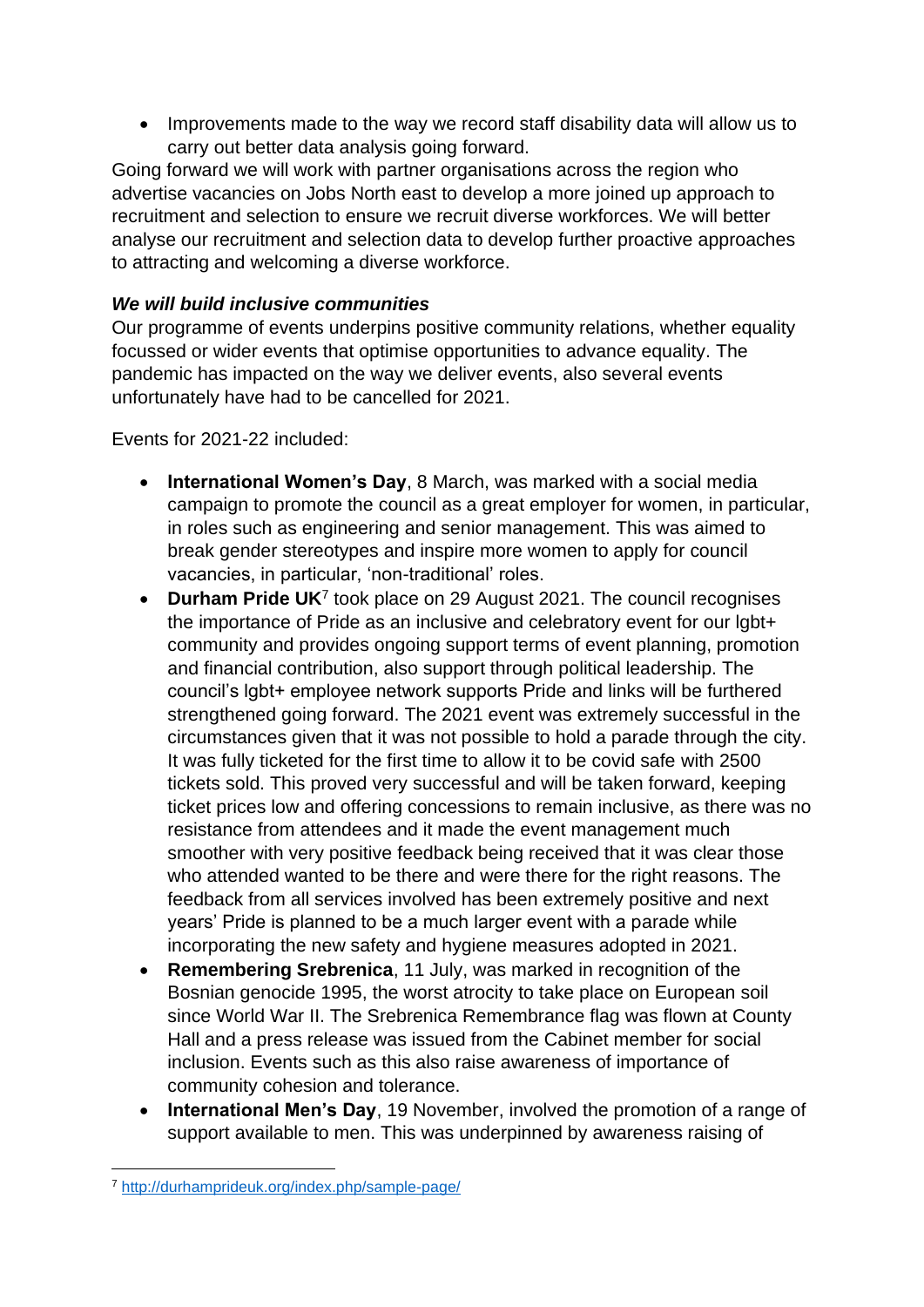issues such as male health conditions including cancer, mental health and problems with substance abuse, also awareness of the disproportionate rates of suicide for men and the support available.

- Lumiere<sup>8</sup> took place 18-21 November. This free event, running since 2009, extended beyond Durham city for 2021, with installations across the County to make it more inclusive and provide residents and visitors the opportunity to visit different locations. This is likely to have benefitted disabled people, families and different age groups. Lumiere worked with local community groups and further education colleges to ensure art installations portrayed a more local and inclusive approach. This included local disability groups and local people from a broad age range and background. Accessibility information was provided as part of the event programme and reasonable adjustments and support where provided, where possible, to ensure the inclusion of people with disabilities. The countywide Disability Partnership were given access to a pre-event tour on the evening prior to launch to allow a brief tour of selected installations and also to open dialogue on how we can make the event as inclusive as possible going forward.
- **Holocaust Memorial Day** (HMD) was commemorated on 27<sup>th</sup> January 2022 with the theme 'One Day'<sup>9</sup>. Our guest speaker for the community virtual event was Uri Winterstein BEM, who talked about his experience as a child during the Holocaust with questions and poetry from local schools. A further live event was hosted by Durham County Record Office; 'Never Again, Never': The 113th Light Anti-Aircraft Regiment and the liberation of Belsen, April - May 1945. A recording of the community event remains available on the council website alongside other resources and past recordings to remember Holocaust Memorial Day<sup>10</sup>. Our approach provided the opportunity for wider awareness raising of issues such as hate crime affecting protected groups.

Going forward we will ensure that all our festivals and events fully optimise opportunities to advance equality and be as inclusive and accessible as possible. Equality and inclusion are embedded in our work to progress, Durham2025 UK city of culture bid, as a wonderful opportunity to drive equality and cohesion for all groups and communities.

### *We will build an inclusive and welcoming employee culture*

During 2021-22 a number of key initiatives have been implemented to help us build an inclusive and welcoming employee culture.

Key achievements 2021-22 include:

• Several employee networks are now successfully embedded. Our networks include; disability and allies, lgbt+ and allies, Black and minority ethnic, menopause and carer networks. These networks continue to influence transformational change and drive an inclusive workplace culture. This

<sup>8</sup> <https://www.lumiere-festival.com/>

<sup>9</sup> <https://www.hmd.org.uk/>

<sup>10</sup> <https://www.durham.gov.uk/hmd>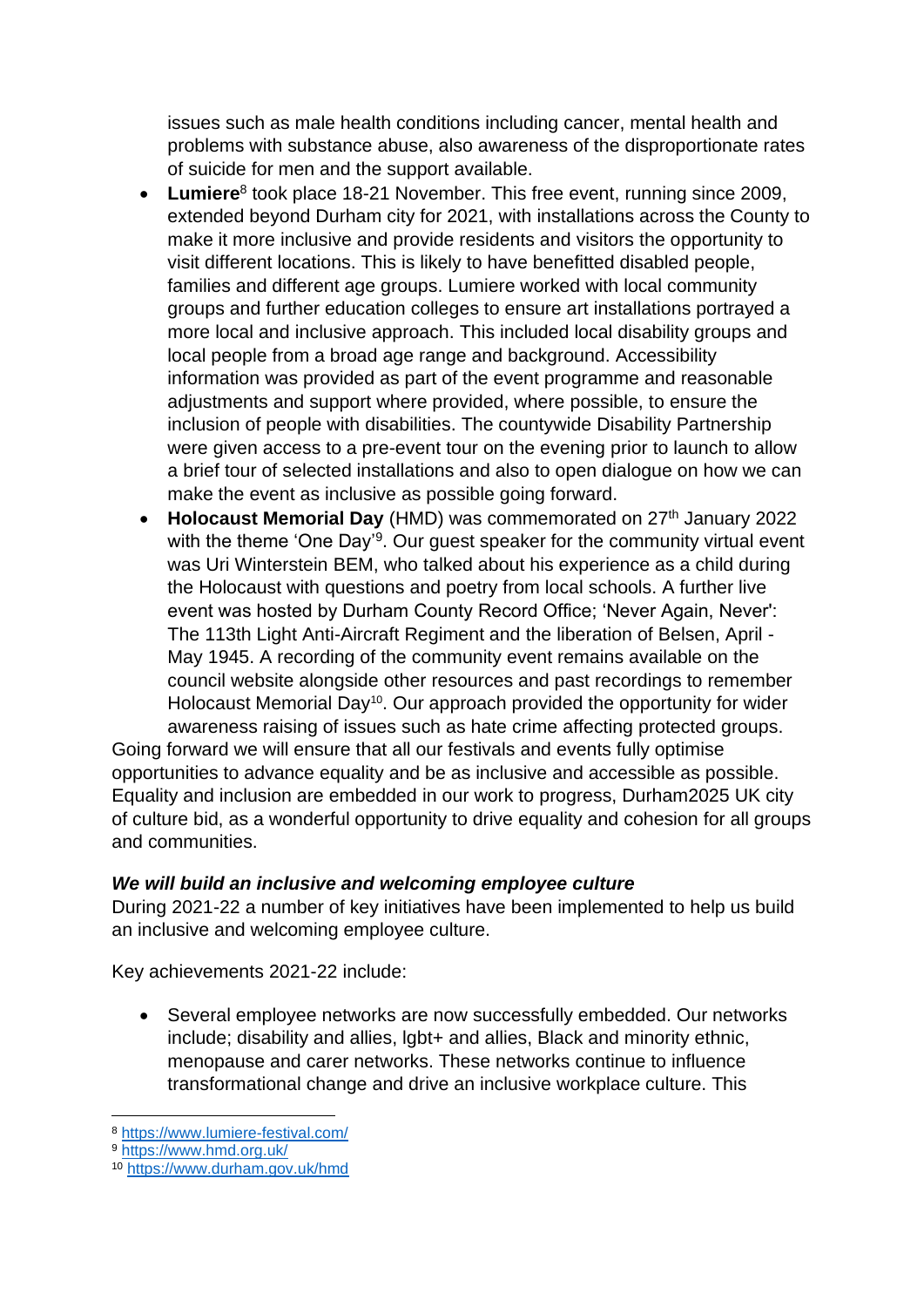includes support for new employees, setting the direction for staff training and providing feedback on policy and initiatives. Networks provide a valuable engagement mechanism to ensure the council continually drives inclusion which is directly informed by staff. Further information on our networks is provided in the workforce equality data section of this publication.

- The HR system MyView has been updated to allow employees to more easily self-record their personal equality characteristics. A full communication exercise supported this upgrade to explain the importance of staff data and how it is used. Sound data analysis allows us to have an evidence based approach to monitoring the diversity of our workforce, address policy gaps and seize opportunities to improve inclusion.
- The impact of Covid has accelerated new ways of working and normalised 'hybrid working' for many of our employees. This step change will help us to ensure that all staff have opportunities for progression and are able to achieve work life balance.
- We have carried out gender pay gap (GPG) reporting for the past five years and details are published on the council's GPG web page<sup>11</sup>. For 2021 our calculations show that women's mean hourly rate is 1.85% lower than men and women's median hourly rate is 3.87% lower than men. This represents a slight narrowing of the gap as compared to the previous years' data. Further information on the gender pay gap is contained in the workforce equality data section of this publication.

We will better analyse our staff equality data once we have improved levels of employees providing this as part of the HR system upgrade. Our ongoing work with staff networks, awareness raising events, feeding the 'voice of staff' into policy development and improved data collection and analysis will help us to drive an inclusive and welcoming employee culture going forward.

## **6. How we have met the public sector equality duty in service delivery**

The following equality information provides a snapshot of how we have met the public sector equality duty in service delivery 2021/22 during the challenging circumstances presented by the global Covid 19 pandemic. The council's quarterly performance management reports provide more in-depth data analysis and can be found on the council's Cabinet Reports web page<sup>12</sup>.

## *6.1 Covid Response*

The pandemic has exposed and magnified entrenched inequality within our communities, in particular the disproportionate health and economic impact in terms of age, disability, race and sex. Durham County Council has a public health role and continues to be at the forefront of responding to the pandemic. Restrictions to

<sup>11</sup> <https://www.durham.gov.uk/genderpaygap>

<sup>12</sup> <https://democracy.durham.gov.uk/ieListMeetings.aspx?CId=154&Year=0>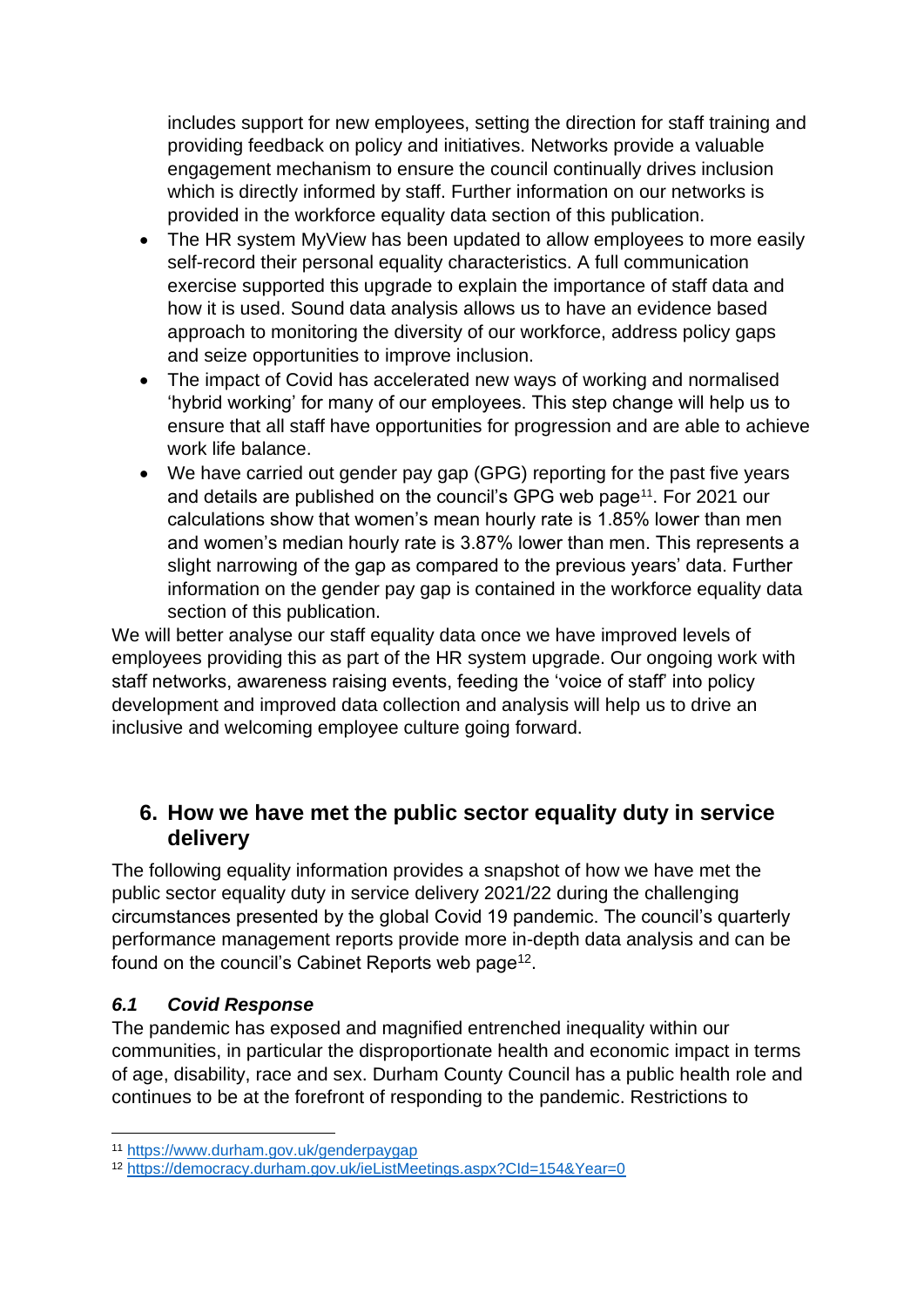contain the spread of Covid19 have widely affected council services with nonessential services suspended, buildings closed and services moving online or delivered remotely.

During 2021 the council continued to provide support for our most vulnerable especially those that were shielding or at greater risk of serious illness because of Covid 19 which included higher proportions of older people and people with disabilities. Also, those experiencing greater financial impact as the pandemic disproportionately impacted low-income households, in particular, families with children, women and disabled people. Over the course of the pandemic 10,000 residents have been supported. Emergency food parcels or a personal shopping service has been provided to over 3,000 vulnerable residents. The County Durham Together Community Hub set up as part of our emergency response has become a mainstay, and continues to proactively support residents and businesses, including 70,000 people identified as vulnerable.

The most recent report detailing our Poverty Action Plan was considered by Cabinet on 15 December 2021<sup>13</sup>. Key actions in combating the effects of the pandemic on our most vulnerable communities are centred around four workstreams:

- Community Resilience
- Employment and personal sense of worth
- Welfare and money matters
- Children and families

Actions include setting up 10 food hubs through 'That bread and butter thing'. Over 250 families engage with five of the operational hubs which provides access to advice and low cost food. Work is underway with community groups to open a further five hubs. During 2021 we made 1,500 discretionary housing payments, committing over £1m to help residents with rental costs. £143,000 was allocated for countywide school holiday activities with healthy food, supporting approximately 3,000 children.

We know that more residents are creating online accounts to access council services because of the massive shift towards digital access promoted by the pandemic. However we continue to provide alternate routes to ensure inclusion for all, especially those digitally excluded, which are more likely to come from older age groups, and provide reasonable adjustments where requested.

Our Covid 19 surveillance dash boards<sup>14</sup> developed at the start of the pandemic in 2020, continue to be available and ensure that key decision makers have access to the most up to date data in order to make informed decisions in dynamically changing circumstances. Information is disaggregated by age bands where possible and continues to be made available to decision makers and the general public via the Durham Insight website.

<sup>13</sup> [https://democracy.durham.gov.uk/documents/s149088/Poverty%20Issues\\_.pdf](https://democracy.durham.gov.uk/documents/s149088/Poverty%20Issues_.pdf)

<sup>14</sup> <https://www.durhaminsight.info/covid-19/>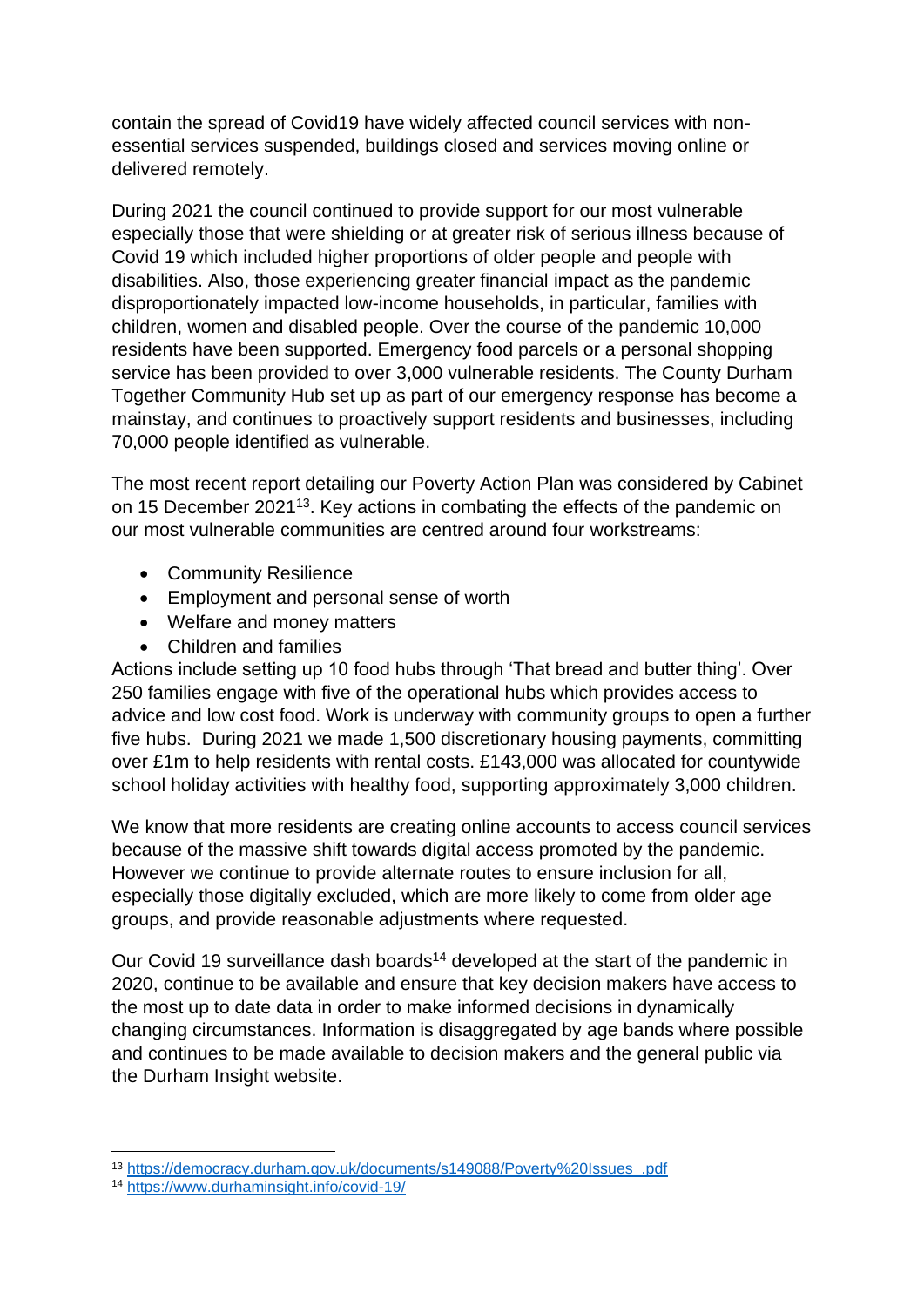## *6.2 Equality impact assessments*

The council uses an evidence-based process of equality impact assessment (EIA) to ensure we analyse impact, across all protected characteristics, of policies and decisions, including our Medium-Term Financial Plan (MTFP) savings proposals. Assessments allow us to remove or minimise any negative impact, formulate mitigating actions and capture evidence of where we are advancing equality. They are a key part of our decision-making processes and are published with reports as relevant, including Cabinet reports.

Recent equality impact assessment examples for 2021-22 include:

- **Domestic Abuse Safe Accommodation Strategy:** This impact assessment examined our strategy in meeting the 'Safe Accommodation Duty' introduced under The Domestic Abuse Act 2021. Our approach will have a positive impact on victims of domestic abuse including children and young people. The strategy recognises that some groups are more likely to be victims of abuse and this includes those with protected characteristics (such as women) and actively targets interventions to ensure that inequalities are addressed. It recognises the distinct issues that some minority ethnic groups experiencing domestic abuse may face. Voice of the victim is central and we will actively encourage engagement and co-production opportunities, specifically with vulnerable groups. Rurality considerations will ensure equitable access to support and services. Although it is recognised that more equality data is needed, the available data used in the assessment included:
	- o 1.6 million women in England and Wales reported experiencing **domestic abuse** in 2019, 2 women are killed each week by a partner/former partner
	- o Pregnant women face an increased risk of domestic abuse, with domestic abuse estimated to occur in 5 – 21% of pre-birth cases and in 13 – 21% of post birth cases
	- o County Durham data for those presenting at refuges:
		- Disability: around 18% have a disability, although we have no disability data for 58% of those presenting at refuges
		- Sexual orientation: around 96% heterosexual, although we have no sexual orientation data for 40% of those presenting at refuges
		- Ethnicity: around 90% are of white heritage, although we have no ethnicity data for 40% of those presenting at refuges
- **Library Needs Assessment:** The 'Libraries for you'<sup>15</sup> consultation is live until 1 April 2022 and is seeking public views on customer need and how library services should be delivered in the future. To ensure impartiality, the council have engaged Counter Culture to carry out the consultation. The impact assessment records the consultation approach to ensure it is as accessible and inclusive as possible by offering a variety of methods to provide feedback,

<sup>15</sup> <https://www.durham.gov.uk/article/25827/Durham-Libraries-For-You-get-involved->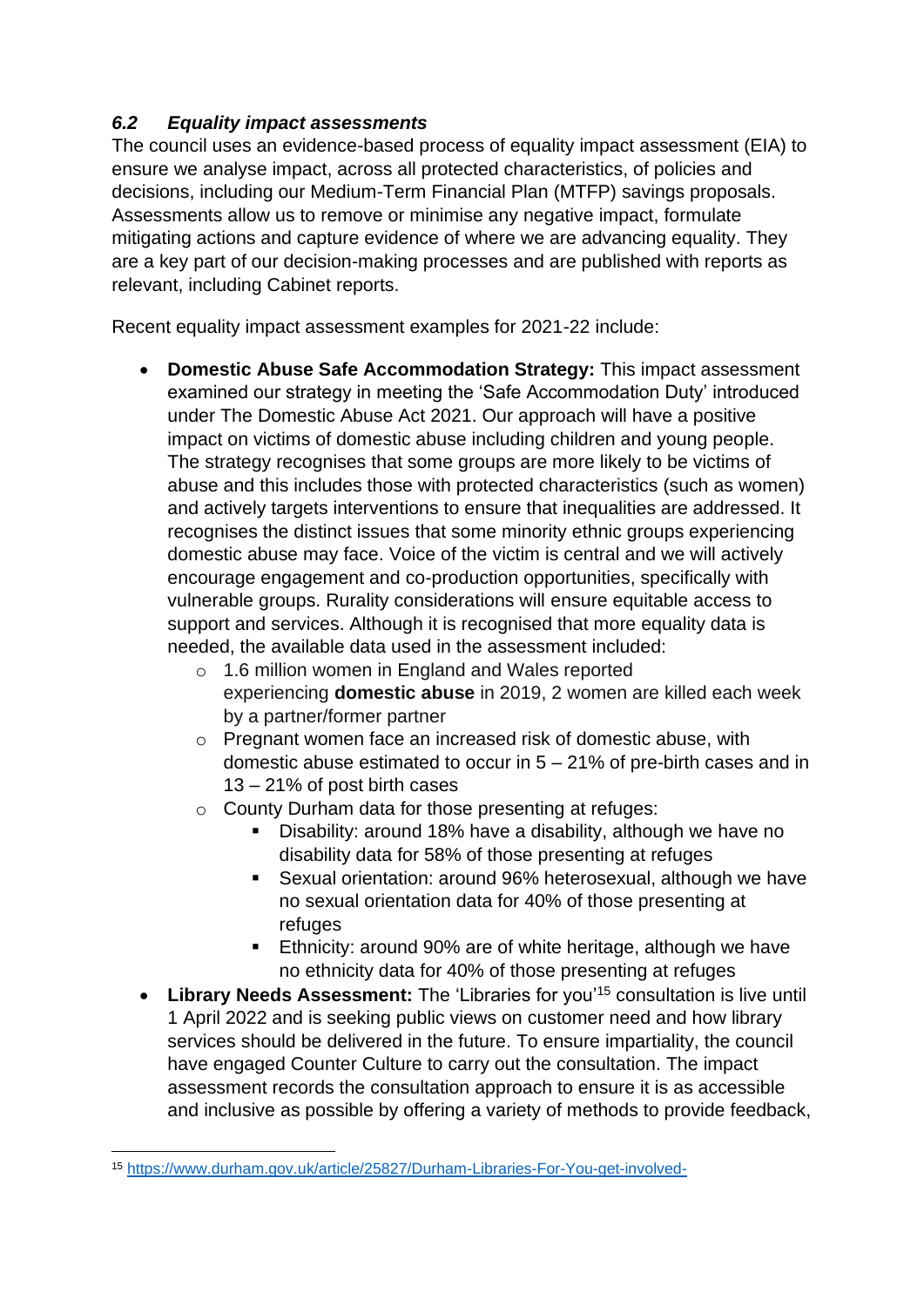by survey, telephone and attending virtual events (face to face events may take place in the Spring, where Covid safety is ensured). Focus groups are planned with representative equality groups including the Youth Council, Disability groups, Age UK and Durham Carers. Feedback will be disaggregated by protected characteristic and used to update the equality impact assessment. This allows for comparative analysis and will help us to ensure subsequent proposals are inclusive and address the needs of our diverse communities. Key data, including current user and population data, as contained in the impact assessment helps us understand and target library users and also, importantly, identify gaps and reach out to non-users. This helps us to understand what we could do to encourage more people, particularly under-represented groups, to use library services and promote the activities and resources available via the library service; digital resources, community library bus and book delivery service for customers who cannot leave their homes. Our baseline current library user data includes:

- o 53,160 active borrowers (including prisons)
- o 13,469 under 18s and 39,691 adults (over 18 years)
- o Female 57.5%, Male 42.5%
- o Books on Wheels, Care Home, Concessionary registered users: 2,346
- o Digital book usage in 2020-21 saw a large increase with 317,751checkouts compared to 135,907 in 2019-20

## *6.3 Groups we engage and work in partnership with*

Before making any significant changes to any of our services we carry out public consultation to help us to understand the impact on different groups of people. We want to provide people the opportunity to comment on how we can improve our services and influence the decisions we make. This is done through ongoing engagement and consultation via various channels and methods to ensure participation is inclusive. Channels include the Voluntary and Community sector (VCS) and partnership working via the County Durham Partnership. Specific council led engagement mechanisms include:

- **Area Action Partnerships:** We have 14 Area Action Partnerships (AAPs) which cover the whole county and allow residents to set local priorities which are acted on through local projects. The AAPs are a useful mechanism to use as a key stakeholder when the council is carrying out wider consultation as they are broadly representative of the population and can also provide specific engagement with communities of interest including ethnic minorities.
- **Youth Council:** Our Youth Council is a group of young people aged from 11 to 18 years who live in County Durham. It allows young people to be involved in making and influencing important decisions about issues and services that affect them in order to make positive changes. It provides a collective voice that is listened to and acted upon by crucial decision makers. It is open to all young residents and provides ways for young people who don't want to be an active member of the Youth Council to still be involved in decision making.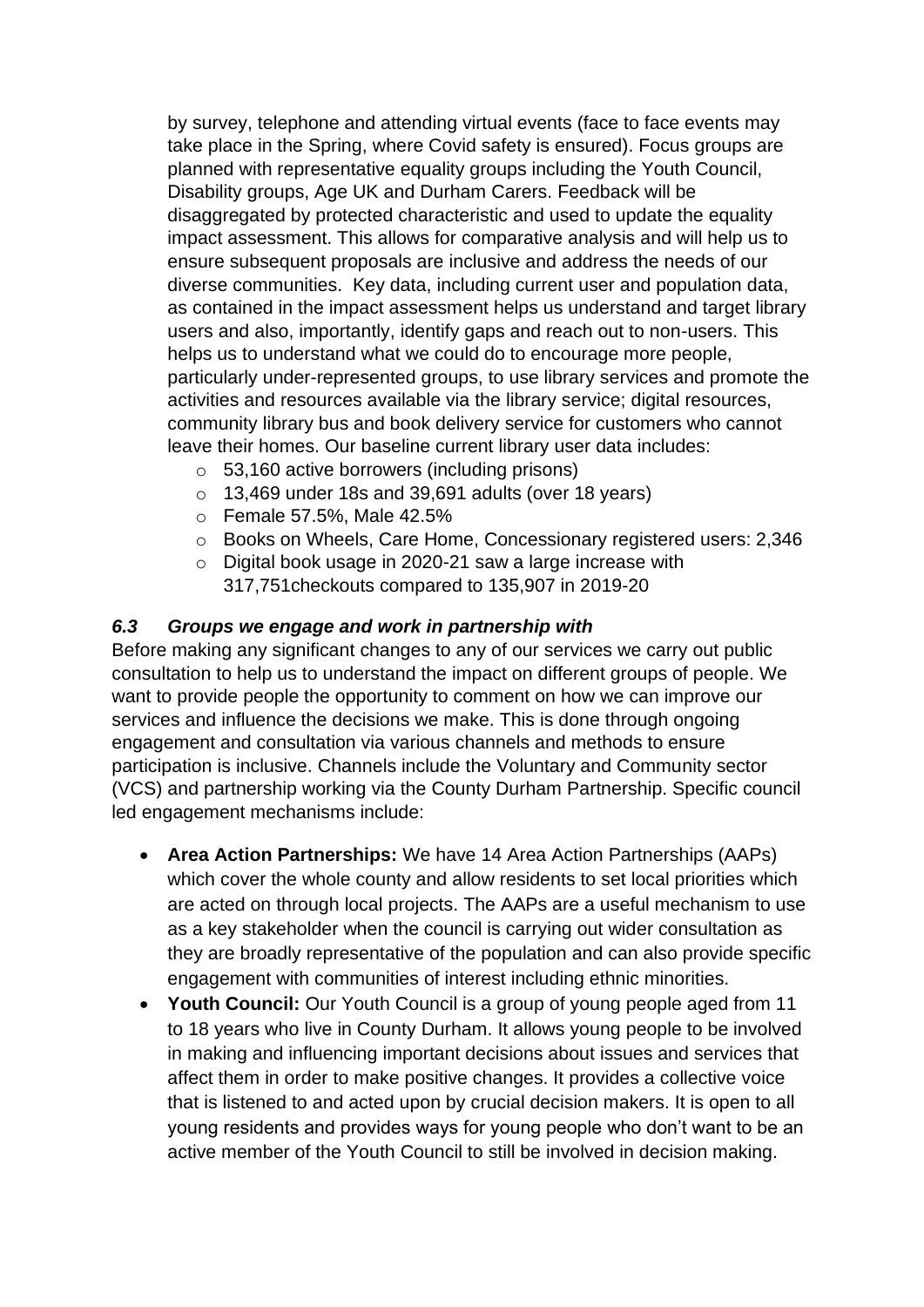- **Disability Partnership:** We facilitate a county wide disability partnership which is made up of individuals with a disability or who are disability allies and of representatives from local and national disability organisations. Representatives include: Blind Life in Durham, Durham City Access for All, Guide Dogs UK and National Association of Laryngectomy Clubs. The partnership provides the opportunity for disabled people to raise any concerns on council services and partake in decision making such as providing feedback on the council's budget consultation, proposed infrastructure developments and satisfaction with service provision.
- **People's Parliament:** Durham County Council's People's Parliament, comprises of people with a learning disability and those who have an interest in the issues that affect people with a learning disability, especially carers. They provide a useful engagement and consultation forum.
- **Service specific engagement**: Services have set up various stakeholder groups to allow for continuing and focussed engagement such as a group for parents and carers of children and young people with autism. The council's comments and complaints process also allows us to address issues raised to ensure we continue to provide services that are inclusive.

### *6.4 Inclusive consultation and use of feedback*

Consultation feedback helps us with our overall equality analysis allowing us to ensure our services are inclusive and meet the needs of our communities. We believe that involving people in decision making is important and we aim to make it easy for everyone to take part in our consultations.

Consultations are designed to be as inclusive as possible and capture views from a wide range of stakeholders including service users, partners and elected members. We use different ways to consult with people including online surveys, public meetings, focus groups and direct contact with organisations representing different interests. When we plan a consultation we try to make sure that there is more than one way to take part, for example, when we do online surveys we provide paper copies for people who cannot use, or don't have access to, a computer. Covid restrictions have presented challenges and to overcome these we have ensured that methods such as capturing feedback via telephone and posting printed information are available (in conjunction with methods such as Teams focus groups and online surveys) to ensure as many individuals as possible can participate.

An equality impact assessment is undertaken prior to consultation where relevant and is developed into a full assessment once the consultation results have been analysed. Consultations are structured in a way that results can be disaggregated via protected characteristic in order to analyse participation and help us to understand responses in relation to the protected groups. Going forward the equality analysis helps us to shape new service delivery models and/or policy development.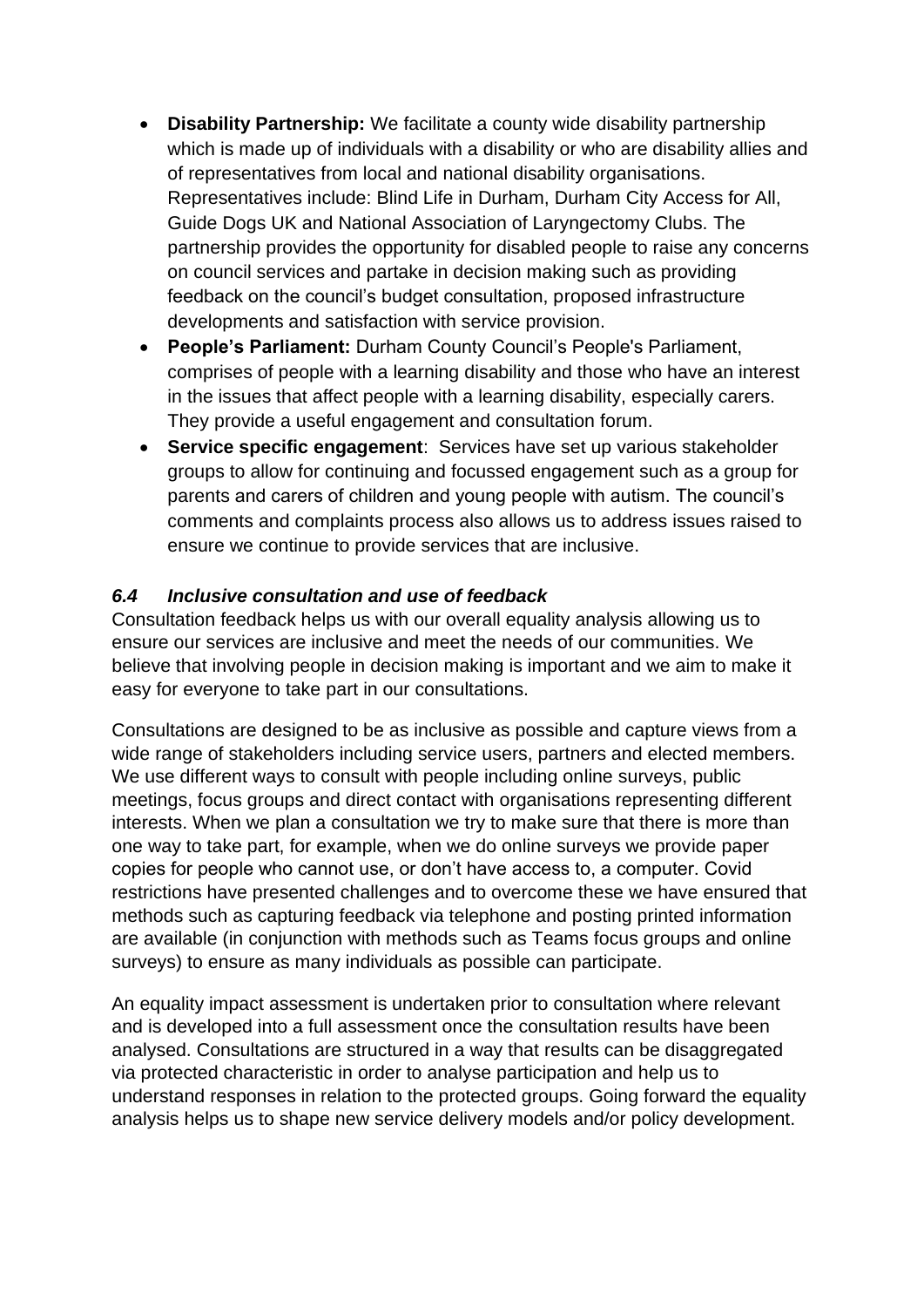During 2021/2<sup>16</sup> we carried out public consultation which included infrastructure development, town master plans, school mergers, household impact of Covid, and proposed policy reviews and/or services changes. The following consultation Leisure Transformation example provides a snapshot of how we ensured an inclusive consultation and the use of equality related feedback:

• **Leisure transformation:** Consultation has taken place in phases to gather feedback on proposals for the potential new build of three leisure centres and refurbishment of remaining leisure centres. The most recent consultation for site selection of new builds took place in September 2021. Specific groups were engaged (as listed above) to ensure we received feedback from different protected characteristics. Initial consultation on site selection revealed that one potential site was used as a temporary stop over area for Gypsies, Roma and Traveller (GRT), although this site was rejected for a number of reasons this was positive in terms of not negatively impacting GRT provision. A quarter of leisure centre users are aged under 18 years so it was important we heard the voice of younger people via the youth council as well as AAPs and younger respondents of the general survey. It was noted that ensuring younger people had easy access to leisure, especially as they rely more on public transport, walking or lifts from family and friends, was important.

## *6.5 Employability Services*

We have several employability programmes which support people in finding and retaining employment. These programmes not only directly link to the council's vision of 'more and better jobs' but this approach also supports our equality objective to 'improve employment opportunities for disabled people', as one of the main barriers to employment is long term health conditions and poor mental health. Key data includes:

- **Employability Durham**: Since July 2018 the programme has received 4184 referrals from partners of clients interested in accessing support to help them overcome barriers and move back into Employment, Education or Training. Around a quarter declare a health condition, the most common being a mental health condition followed by Musculoskeletal Problems.
- **Refugee mentoring**: Across nine arrival phases we now have 164 participants eligible to access employability support from two full time mentoring officers. In addition, several year 10/12 young people have benefitted from additional information, advice and guidance on their options for further study which has been provided in the family settings when visiting with key workers and (where needed) interpreters. Our work with the newest arrivals has already led to engagement with 11 individuals which is very encouraging.

<sup>16</sup> <https://www.durham.gov.uk/consultation>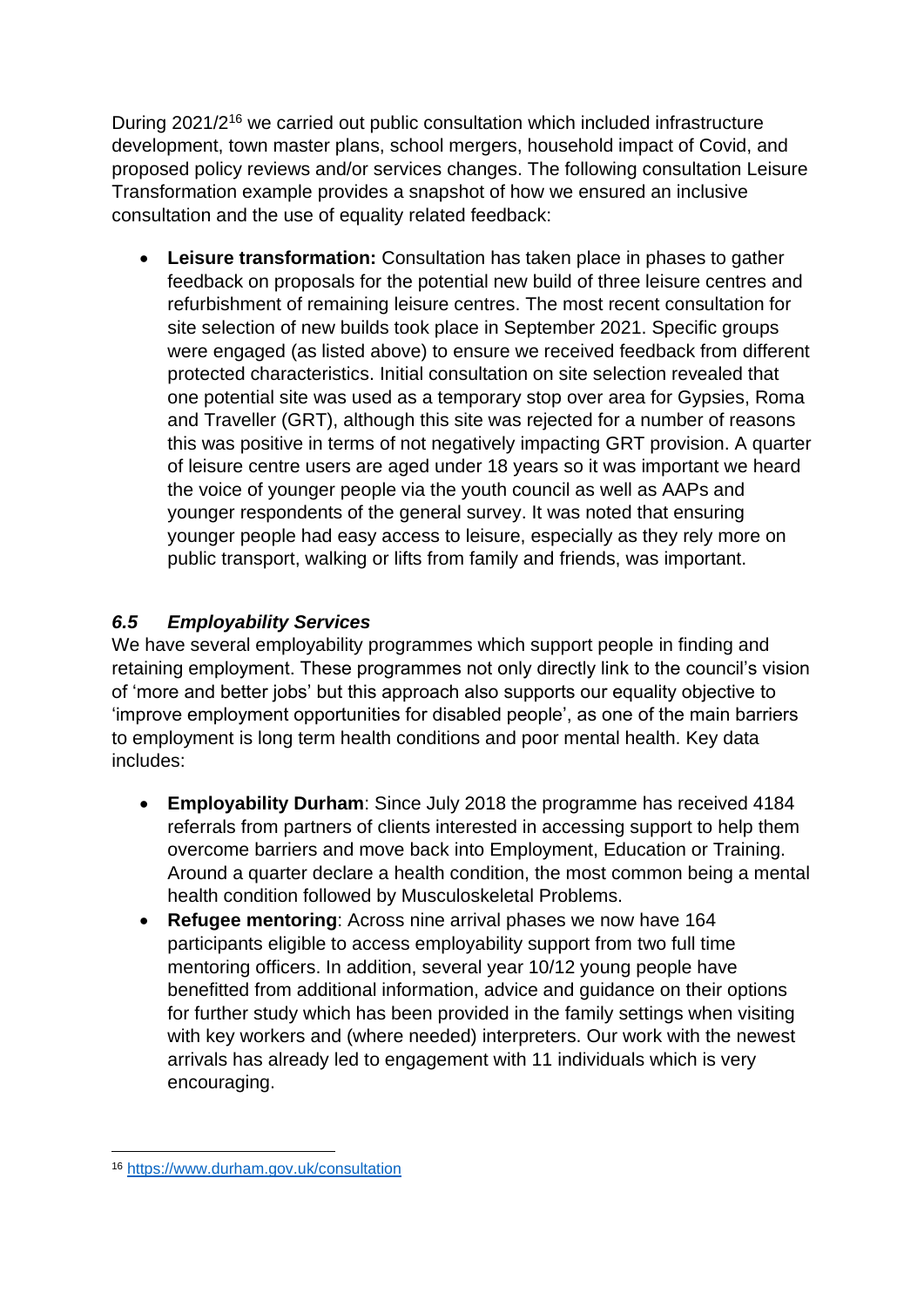• **Durham Enable** launched in February 2021, which has been challenging due to the pandemic. The service is ESF funded and receives referrals from partners such as adult social care, job centre plus and local colleges for people with a disability who would benefit with support form a dedicated job coach is seeking, securing and retaining employment. Data is minimal at this time although the majority of referrals are male (approximately 65%) and younger age groups. The service aims to conduct more targeted promotion, especially with older age groups.

## **7. Workforce Equality Data**

## *7.1 Workforce equality profile data*

Durham County Council is a large employer of around 8,500 employees (excluding school based staff). We are the largest council in the north east region and one of the largest unitary authorities in the country. This section covers our employee data by headcount as at 31 December 2021. Also, a snapshot of current HR policy data analysis, including gender pay gap data and our progress with staff networks.

### *Overall number of employees and breakdown by sex*

| Table 1: Profile female and male |  |  |  |  |
|----------------------------------|--|--|--|--|
|----------------------------------|--|--|--|--|

| Gender | <b>Headcount</b> | <b>Percent</b> |
|--------|------------------|----------------|
| Female | 5302             | 62.5%          |
| Male   | 3184             | 37.5%          |
| Total  | 8486             | 100%           |

Our workforce is consistently around two thirds female. Although the overall number of employees has plateaued at around 8,500 since 2017, there has been a steady decline in recent years from around 10,500 staff in 2011. This staff reduction reflects savings to meet financial planning requirements and potentially new and more flexible ways of working alongside improved technological service delivery solutions.

## *Age profile of employees*

Table 2: Profile by age

| Age range | <b>Headcount</b> | <b>Percent</b> |
|-----------|------------------|----------------|
| 16-24     | 589              | 6.9%           |
| 25-44     | 3150             | 37.1%          |
| 45-64     | 4486             | 52.9%          |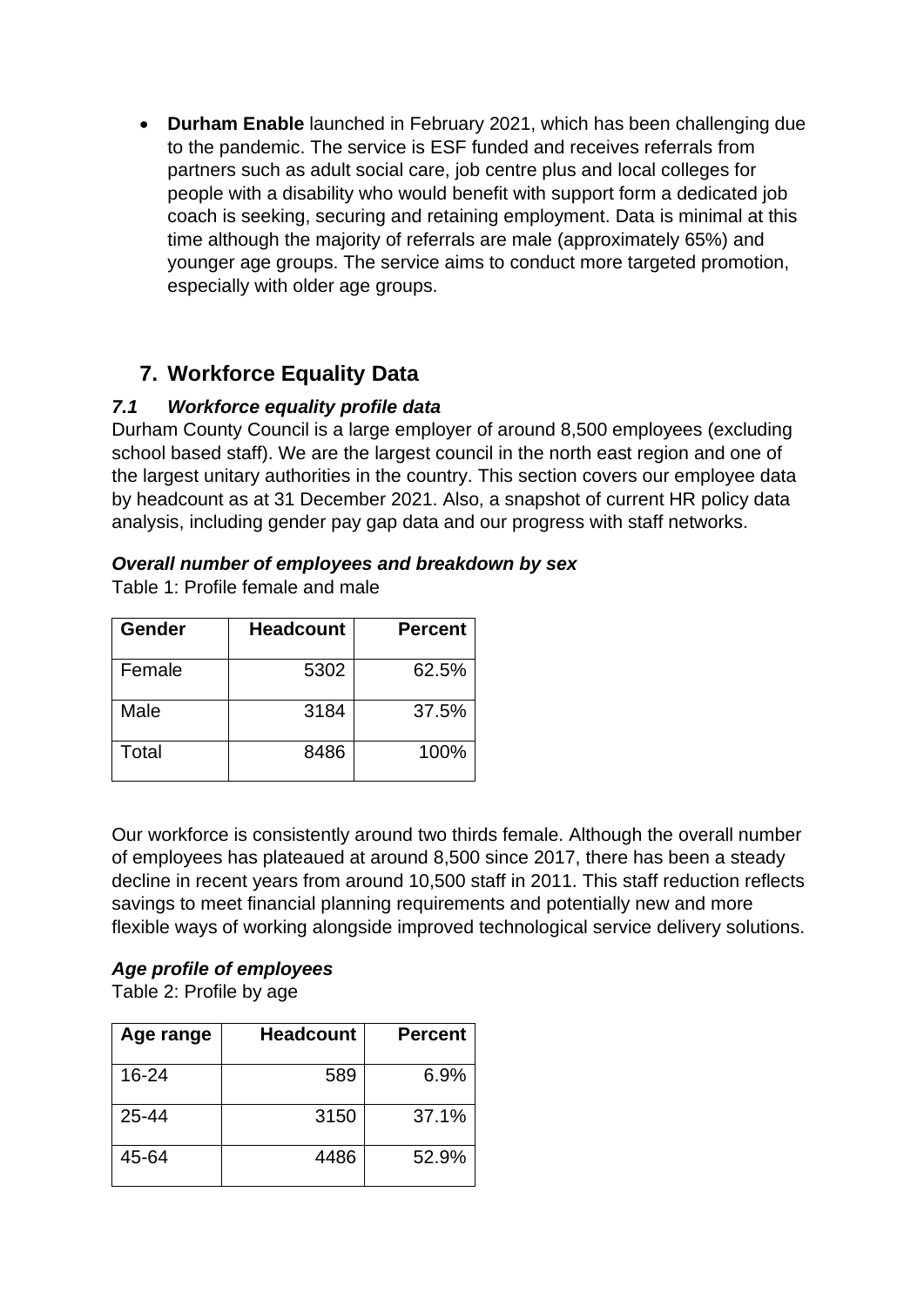| $65+$         | 261  | 3.1% |
|---------------|------|------|
| <b>Totals</b> | 8447 | 100% |

Just over half (52.9%) of all staff are aged 45-64 years. Nearly seven per cent of staff are aged 16-24 years up from only 2.2 per cent in 2017 which is encouraging. This is predominately as a result of our successful apprenticeship programme although it needs to be noted that there is no age restriction in applying for an apprenticeship. The proportion of staff over the age of 65 years has risen from around 2% throughout 2011-2016, to just over 3 per cent in recent years which appears to represent an upward trend of more employees working to an older age.

### *Ethnicity profile of employees*

Although we don't have complete data sets for ethnicity, 74 % of staff (6,253) have provided this information, of which 205 staff (3.3%) are minority ethnic, which represents around 2.3% of the total workforce. This has grown steadily over previous years and is now broadly equivalent to ethnic minority population data for the county. We have recently improved HR data monitoring systems and are encouraging staff to self update their personal data which will allow us to provide improved data analysis on ethnicity data going forward.

### *Disability profile of employees*

3,174 employees have disclosed their disability status which equates to around 38% of the total workforce. Of those staff who have provided disability data, 250 state they have a disability which represents an employee disability rate of around 8%. Although this provides an indication of our employment rate for people with disabilities, due to under disclosure of this information, it may not be truly reflective of the wider workforce.

We are encouraging staff to provide their equality data have improved our data collection systems which will improve analysis going forward. Disability data is especially important as we know that as a county our population has relatively high levels of disability and as a large employer we want to improve the employment rate of disabled people in our own organisation as a key area of focus for our equality objectives.

#### *Sexual orientation employee data*

Over 28 per cent of staff (2392 individuals) have recorded their sexual orientation which is a small increase on the previous year. Data is broken down in the following table.

| <b>Sexual orientation</b> | <b>Headcount</b> | <b>Percent</b> |
|---------------------------|------------------|----------------|
| Lesbian, gay or bisexual  | 74               | 3%             |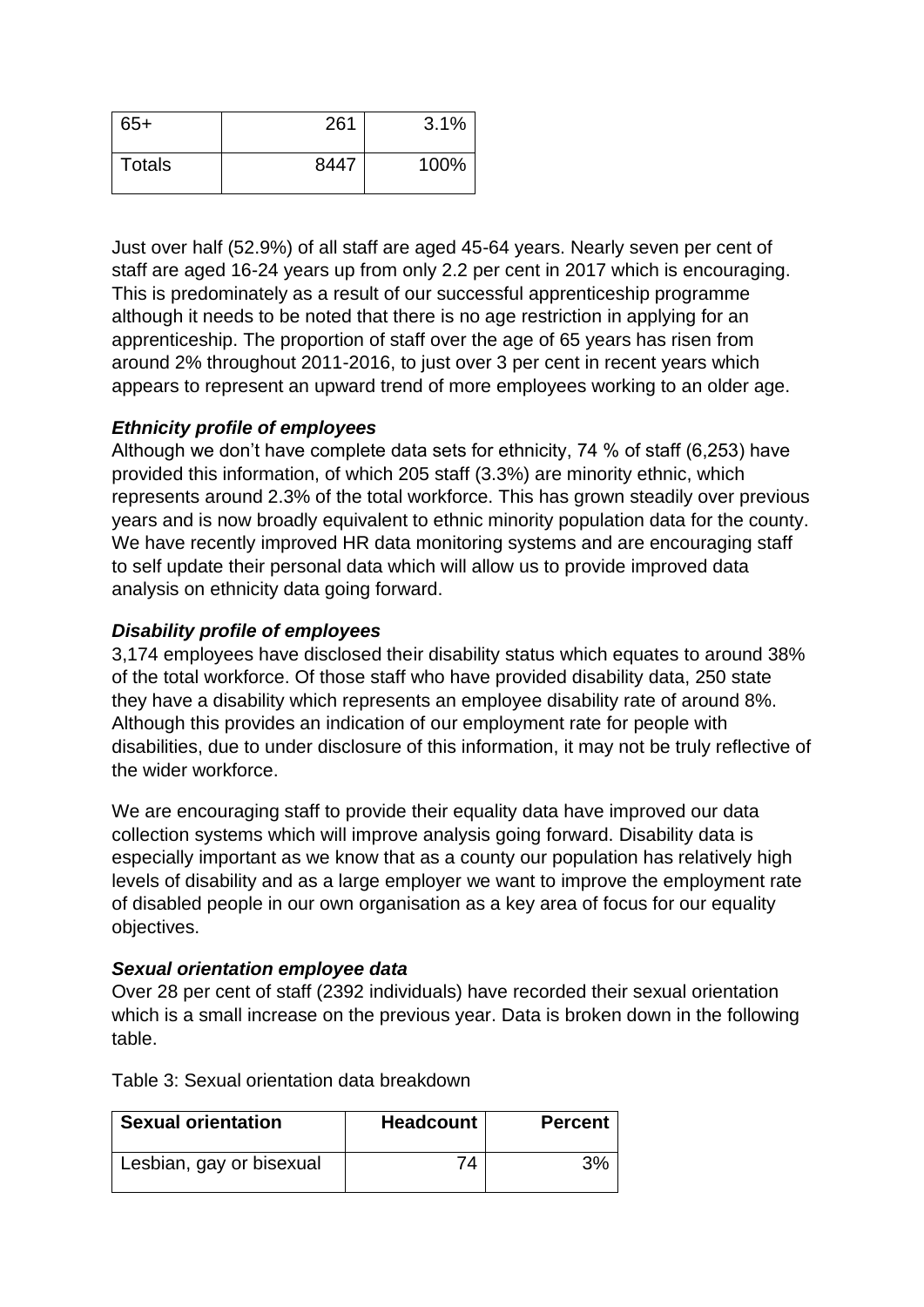| Heterosexual | 2317 | 70,  |
|--------------|------|------|
| Totals       | 2392 | 100% |

We aim to encourage more staff to provide their equality data including data on sexual orientation going forward.

#### *Religion and belief*

Nearly 28 per cent of staff (2347 individuals) have recorded their religion or belief or if they have no religion or belief which is a small increase on the previous year. This is broken down in the following table.

Table 4: Religion or belief data breakdown

| <b>Religion or belief</b> | <b>Headcount</b> | <b>Percent</b> |
|---------------------------|------------------|----------------|
| Agnostic                  | 24               | 1%             |
| <b>Atheist</b>            | 41               | 1.5%           |
| Christian                 | 1331             | 57%            |
| Humanist                  | 11               | 0.5%           |
| Other religions or belief | 54               | 3%             |
| No religion or belief     | 886              | 37%            |
| <b>Totals</b>             | 2347             | 100%           |

We aim to encourage more staff to provide their equality data including data on religion or belief going forward.

### *7.2 Impact of Covid on employees*

Covid has presented many challenges for local authorities alongside rapid and dynamic changes to systems, processes and policies to ensure the council met an emergency response, and continues to delivery services to all residents. It has undoubtably been an extremely pressurised and stressful period for all employees. However, the accelerated pace of change in new ways of working and improved understanding of working and care responsibilities and reasonable adjustments, has been helpful. Learning from which will be beneficial in how we adapt and recover post pandemic and will support a positive culture shift going forward.

Home working has highlighted the potential benefits in retaining employment and achieving a better work life balance, although it is recognised that a mixture of home/office working will be best for most people and the council has formulated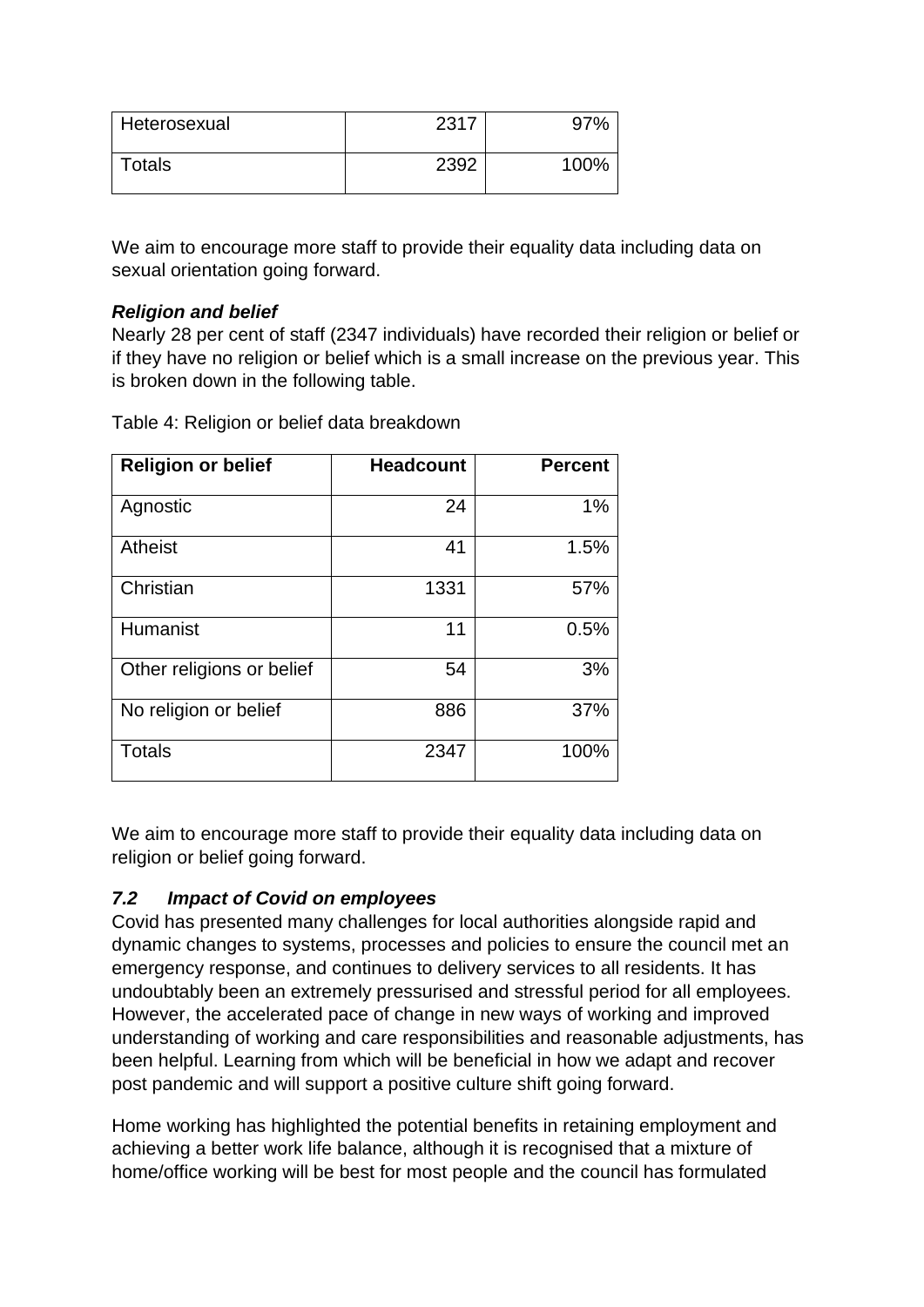hybrid working policies in response to this. This is likely to be more beneficial in terms of disability, women and some age groups. Overall sickness levels fell during 2021 to an average of 9 days, down from 10.7 days in 2020. This could indicate the benefits of new ways of working for some staff, especially if managing a health condition, disability and/or care responsibilities.

The safety of our employees is paramount, especially those staff who cannot work from home such as refuse collection and social workers. A review of our occupational risk assessment process highlights the disproportionate impact of Covid for some working age groups, in particular those with certain health conditions and/or disabilities, particular ethnic minorities and men. This ensures that all frontline employee's personal circumstances and risk factors are appropriately considered and addressed. Frequent updates of Covid HR guidance, supported by mandatory manager training sessions, has ensured the needs of protected groups are carefully considered, in particular, reasonable adjustments for employees with a disability, as part of plans to implement hybrid working.

A dedicated intranet page holds all key policy and frequently asked questions on Covid related workplace issues in one area to allow easy access for staff and managers. An ongoing communication programme via the internal staff publication 'Buzz', use of social media and blogs from senior managers/CEO, ensures that all staff are kept informed of changing circumstances, current guidance on hybrid working and how to access personal support. Virtual events delivered by the head of HR and occupational health and safety manager are held for all council managers to underpin the requirement to look after staff needs and where managers could seek further guidance and support.

In response to some of the detrimental impact of Covid on employees, support mechanisms such as access to health and wellbeing support were ramped up during 2020 and have been enhanced during 2021. Public health continue to utilise a number of national campaigns to support the mental and physical wellbeing of staff. Mental health and resilience courses are available to all staff.

### *7.3 Employee Networks*

We have a range of employee networks with over 200 members in total, including: lgbt+ and allies, disability and allies, Black and minority ethnic, carers and menopause networks. The networks are ideally placed to support staff and the council with a programme of activities and events that promote inclusion and foster good relations. Access to networks are helping to shape our post-pandemic recovery and implementation of hybrid working.

To date networks have:

- Provided valuable feedback on HR policy, in particular policies in response to Covid and hybrid working.
- Reviewed the council's equality training offer including e-learning modules which has been refreshed and re-launched.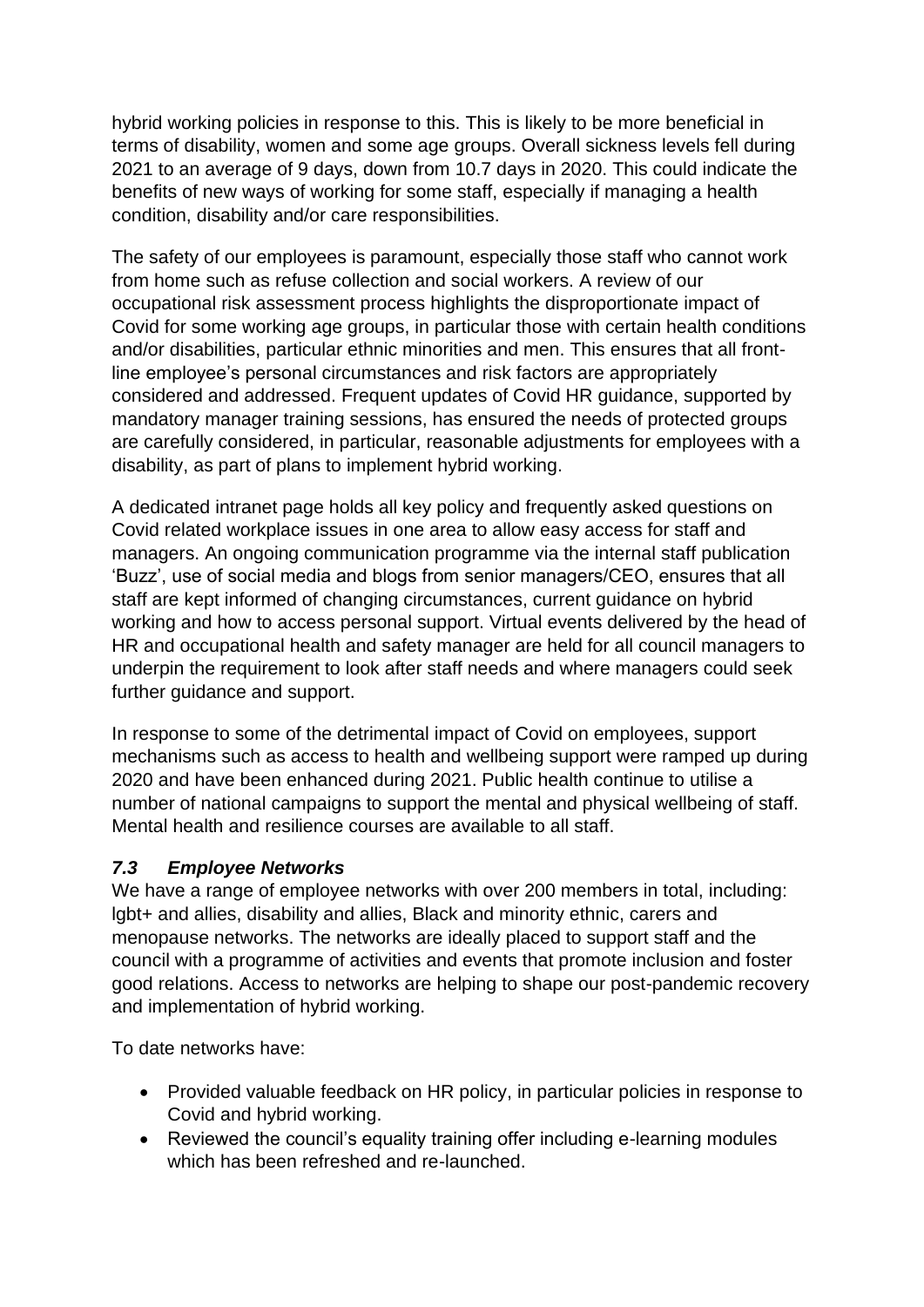- Produced information on the use of pronouns, for those willing to support this on their email signatures and demonstrate allyship.
- Supported a highly successful programme of drop in and awareness sessions to mark International Day for People with Disabilities. This included speakers on autism, reasonable adjustments, dyslexia and access to work funding.
- Organised a highly successful lgbt awareness raising event in conjunction with Stonewall for any member of staff who wanted to attend

## *7.4 Gender pay gap (GPG) data*

We have produced mandatory gender pay gap (GPG) reporting for five years. Data is taken at the snapshot date of 31 March each year. Our annual reports can be found on the council's GPG website page<sup>17</sup>. Pay gaps continue to be detrimental for women, as summarised in the table below, however the gap is narrowing.

| Year | Mean % gap<br>lower for women | Median % gap<br>lower for women |
|------|-------------------------------|---------------------------------|
| 2021 | 1.9                           | 3.9                             |
| 2020 | 2.6                           | 4.9                             |
| 2019 | 3.6                           | 4.3                             |
| 2018 | 1.9                           | 4.8                             |
| 2017 | 3.4                           | 4.3                             |

Table 5: Gender pay gap mean and median data 2017-2021

Although detrimental for women, the gender pay gap for Durham County Council is much lower than pay gaps in some other sectors and is one of the lowest when compared with regional data for other local authorities. This year there is narrowing of the pay gap as compared to previous years which is positive. The council has a range of policies and working practices to promote and sustain work life balance including various flexible working patterns e.g. part-time, flexitime, home working, maternity, paternity, adoption, dependent and shared parental leave.

<sup>17</sup> <https://www.durham.gov.uk/genderpaygap>